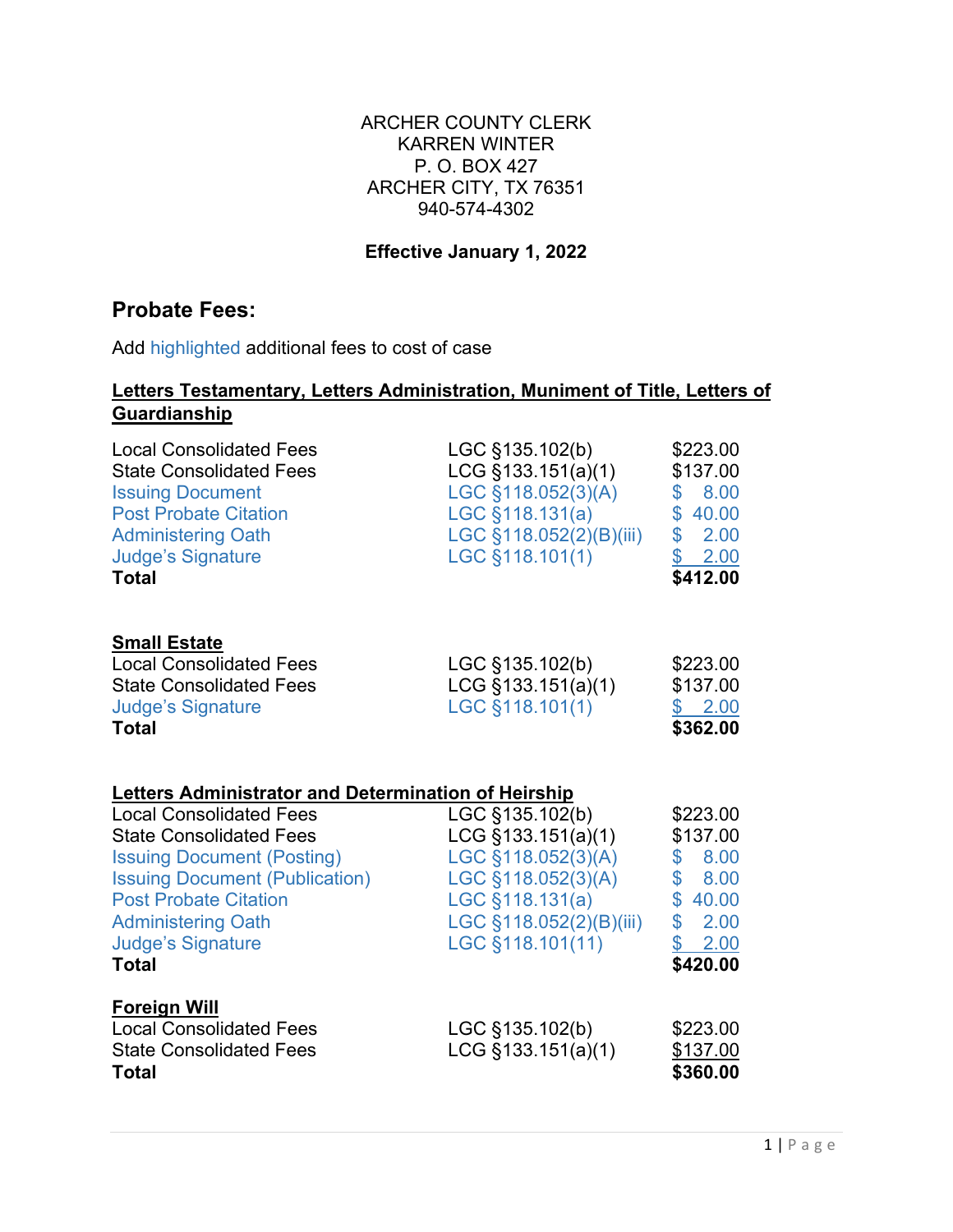| <b>Sale of Property for Minor</b>                             |                                                 |            |
|---------------------------------------------------------------|-------------------------------------------------|------------|
| <b>Local Consolidated Fees</b>                                | LGC §135.102(b)                                 | \$223.00   |
| <b>State Consolidated Fees</b>                                | LCG $§133.151(a)(1)$                            | \$137.00   |
| <b>Judge's Signature</b>                                      | LGC §118.101(11)                                | \$2.00     |
| <b>Total</b>                                                  |                                                 | \$362.00   |
| Open Safe Deposit Box *ONE NAME ONE NUMBER*                   |                                                 |            |
| <b>Local Consolidated Fees</b>                                | LGC §135.102(b)                                 | \$223.00   |
| <b>State Consolidated Fees</b>                                | $LCG$ §133.151(a)(1)                            | \$137.00   |
| <b>Judge's Signature</b>                                      | LGC §118.101(11)                                | \$2.00     |
| <b>Total</b>                                                  |                                                 | \$362.00   |
| <b>Wills for Safekeeping</b>                                  |                                                 |            |
| Will                                                          | LGC §118.052(3)(E)                              | \$<br>5.00 |
| <b>Total</b>                                                  |                                                 | \$<br>5.00 |
| <b>Actions Within Existing Case (CONTESTING)</b>              |                                                 |            |
| <b>Local Consolidated Fees</b>                                |                                                 | \$75.00    |
| <b>State Consolidated Fees</b>                                |                                                 | \$45.00    |
| Total                                                         |                                                 | \$120.00   |
|                                                               | <b>Additional Probate Fees</b>                  |            |
|                                                               |                                                 | \$25.00    |
| Inventory and appraisement<br>Approving and Recording Bond    | LGC §118.052(2)(B)(i)<br>LGC §118.052(2)(B)(ii) | \$3.00     |
| <b>Administering Oath</b>                                     | LGC §118.052(2)(B)(iii)                         | \$2.00     |
| <b>Annual or Final Account</b>                                | LGC §118.052(2)(B)(iv)                          | \$25.00    |
| Sale of Real or Personal Property                             | LGC $§118.052(2)(B)(v)$                         | \$25.00    |
| Annual or Final Report of Guardian                            | LGC §118.052(2)(B)(vi)                          | \$10.00    |
| Inventory & Appraisement after 120 daysLGC§118.052(2)(B)(vii) |                                                 | \$25.00    |
| <b>Claim Against Estate</b>                                   | LGC §118.052(2)(D)                              | \$10.00    |
|                                                               |                                                 |            |
| <b>Other Fees</b><br>Judge's Signature                        | LGC §118.101(11)                                | \$<br>2.00 |
| <b>Issuing Document</b>                                       | LGC §118.052(3)(A)                              | 8.00<br>\$ |
| <b>Certified Papers Clerk Certificate</b>                     | LGC §118.052(3)(B)                              | \$<br>5.00 |
| Plus per page or part of page                                 | LGC §118.052(3)(B)                              | \$<br>1.00 |
| <b>Noncertified Papers</b>                                    | LGC §118.052(3)(C)                              | \$<br>1.00 |
| Noncertified electronic document                              | GC $\S51.318(b)(8)(c)$                          |            |
| First 10 pages                                                |                                                 | \$<br>1.00 |
| Each additional page                                          |                                                 | \$<br>0.10 |
| Letters                                                       | LGC §118.052(3)(D)                              | \$<br>2.00 |
| Deposit and Safekeeping of Wills                              | LGC §118.052(3)(E)                              | \$<br>5.00 |
| <b>Mail Service of Process</b>                                | LGC §118.052(3)(F)                              | \$135.00   |
| <b>Sheriff Fees</b>                                           | $LGC$ §118.131(a)                               |            |